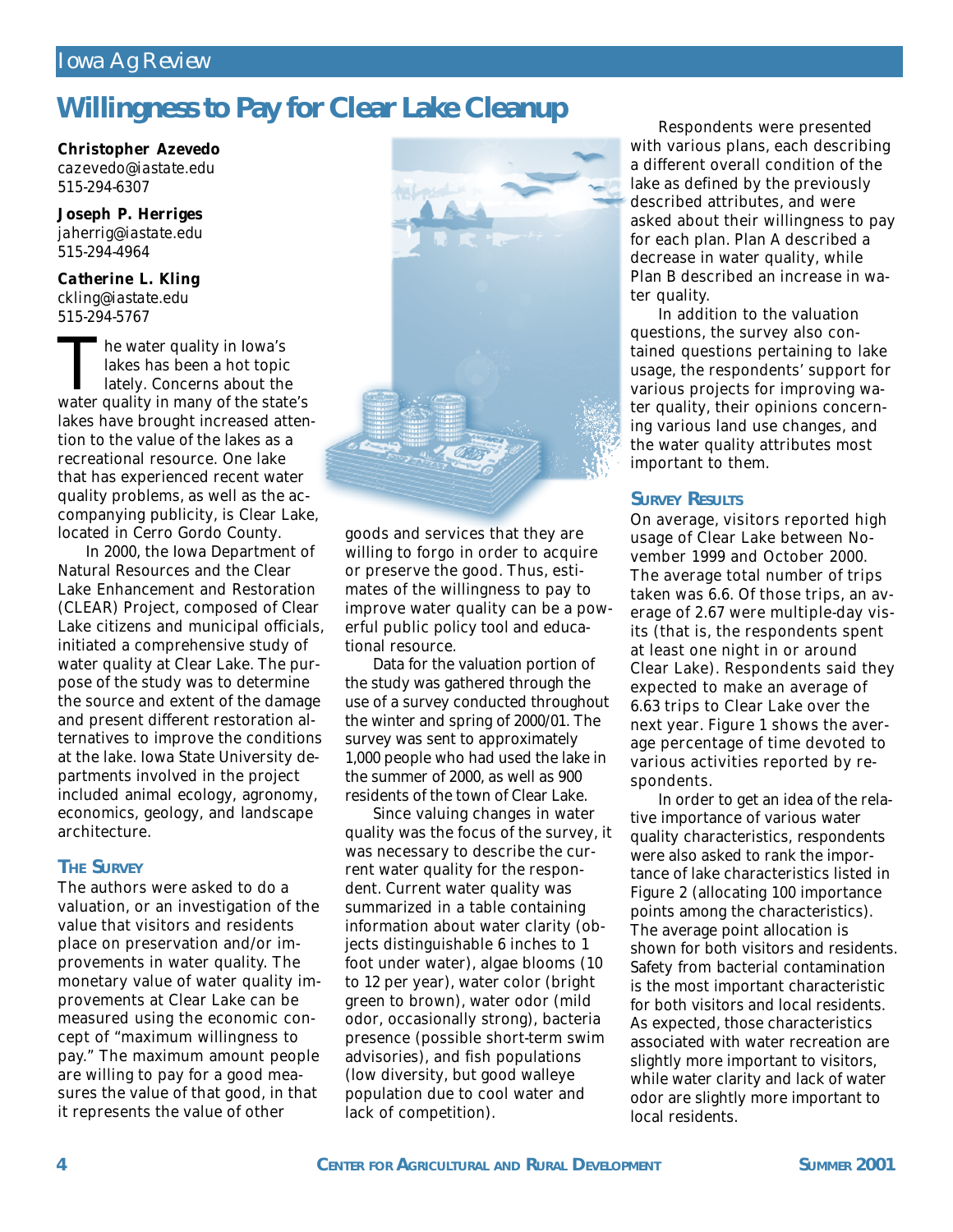### *Iowa Ag Review*



**FIGURE 1. CLEAR LAKE ACTIVITIES**



**FIGURE 2. IMPORTANCE POINTS**

Respondents were also asked about their opinions regarding various water quality projects and land use changes. In general, both visitors and local residents supported, or were indifferent to, projects and changes to improve water quality. The issue that generated the most opposition was the institution of non-motor boat days. Approximately 27 percent of visitors surveyed supported non-motor boat days, with 45 percent of visitors opposing them (the remaining 28 percent were indifferent). Among local residents, 45 percent supported non-motor boat days, with 32 percent opposing them.

While not surprising, this result highlights the conflicting uses of the lake. Almost half of the visitors, who use the lake primarily as a recreational resource, opposed this restriction to the use of the lake. On the other hand, almost half of local residents, who live in close proximity to the lake and its attributes, supported the restriction.

As described earlier, the main goal of the survey was to estimate the value that both visitors and local residents place on the preservation and/or restoration of Clear Lake. The first valuation scenario was entitled Plan A. The description of the plan stated that if nothing is done to improve the water quality of the lake, it is likely to deteriorate over the next decade. Specifically, respondents were told to suppose that the conditions at Clear Lake deteriorated to a water clarity of objects distinguishable one inch to five inches under water, constant algae blooms, fluorescent green water, constant strong water odor, frequent swim advisories and/or beach closings, and low fish diversity, with mostly rough fish.

Respondents were asked whether they were willing to pay \$B (B was varied across respondents) to avoid this deterioration in water quality. Based on the data gathered from this question, the average willingness to pay was estimated to be about \$104 per visitor and \$568 per local resident. The significantly higher value for local residents is not surprising, given their continuous exposure to the lake and its attributes.

While Plan A focused on the respondents' willingness to pay to avoid a deterioration in water quality, Plan B focused on willingness to pay to actively improve water quality. Two versions of Plan B were created. The first described a program that would result in a small improvement in water quality over the next five to ten years, while the second described a program that would result in a large improvement in water quality over the next 10 to 20 years.

The low quality improvement scenario included objects distinguishable two to four feet under water, six to eight algae blooms per year, green to brown water, occasional mild odor, occasional swim advisories, and low fish diversity with a good walleye population. Based on the data gathered from the low quality version of Plan B, visitors would, on average, be willing to pay approximately \$85 in support of the low quality improvement described, while local residents would, on average, be willing to pay approximately \$550 in support of the low quality improvement. The fact that these values are actually lower than the values estimated for willingness to pay to avoid the deteriorated water quality scenario described in Plan A,

*Continued on page 8*